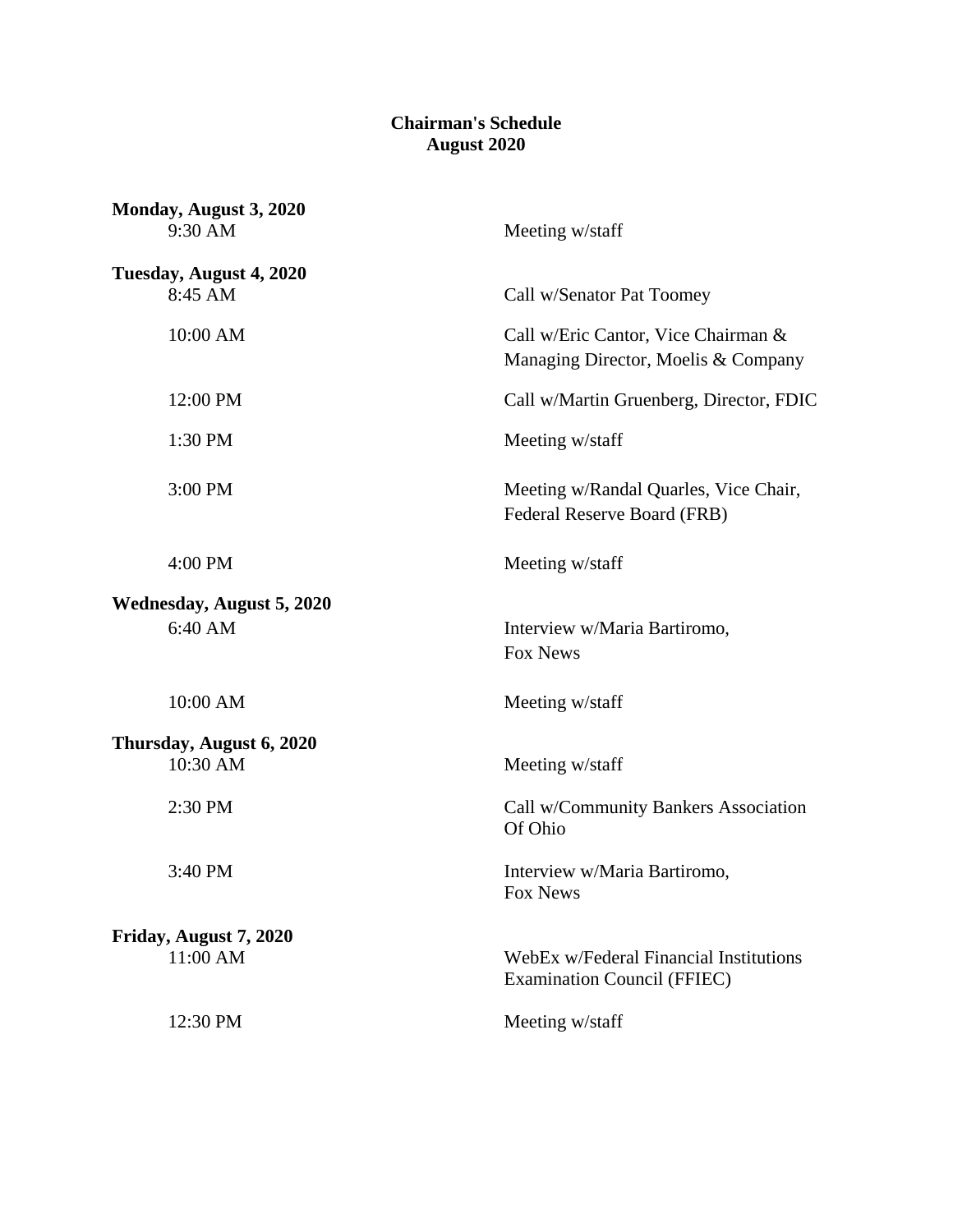| 5:00 PM                                | Interagency Call w/Randal Quarles, Vice<br>Chair, FRB, and Joseph Otting, Comptroller,<br>Office of the Comptroller of the Currency<br>(OCC)                                                                                                                                                                                                                                    |
|----------------------------------------|---------------------------------------------------------------------------------------------------------------------------------------------------------------------------------------------------------------------------------------------------------------------------------------------------------------------------------------------------------------------------------|
| Monday, August 10, 2020<br>9:30 AM     | Meeting w/staff                                                                                                                                                                                                                                                                                                                                                                 |
| 12:00 PM                               | Meeting w/Randal Quarles, Vice Chair,<br><b>FRB</b>                                                                                                                                                                                                                                                                                                                             |
| 2:00 PM                                | Call w/Kenneth Kelly, Chairman & CEO,<br>First Independence Bank; Cynthia Day,<br>President & CEO, Citizens Trust Bank of<br>Atlanta; Doyle Mitchell, President & CEO,<br>Industrial Bank, Washington, DC; Todd<br>McDonald, VP of Strategy, Liberty Bank<br>and Trust Company, New Orleans; and Kim<br>Saunders, President & CEO, National<br><b>Bankers Association (NBA)</b> |
| 5:30 PM                                | Meeting w/staff                                                                                                                                                                                                                                                                                                                                                                 |
| Tuesday, August 11, 2020<br>11:00 AM   | Call w/Kathy Kraninger, Director,<br><b>Consumer Financial Protection Bureau</b><br>(CFPB)                                                                                                                                                                                                                                                                                      |
| Wednesday, August 12, 2020<br>10:00 AM | Meeting w/staff                                                                                                                                                                                                                                                                                                                                                                 |
| 12:00 PM                               | Meeting w/staff                                                                                                                                                                                                                                                                                                                                                                 |
| 2:30 PM                                | Meeting w/staff                                                                                                                                                                                                                                                                                                                                                                 |
| 5:00 PM                                | Call w/Brian Brooks, Acting Comptroller of<br>the Currency, OCC, and Randal Quarles,<br>Vice Chair, FRB                                                                                                                                                                                                                                                                         |
| Thursday, August 13, 2020<br>11:00 AM  | Meeting w/staff                                                                                                                                                                                                                                                                                                                                                                 |
| 12:30 PM                               | Meeting w/staff                                                                                                                                                                                                                                                                                                                                                                 |
| 2:00 PM                                | Meeting w/staff                                                                                                                                                                                                                                                                                                                                                                 |
| 3:00 PM                                | Meeting w/staff                                                                                                                                                                                                                                                                                                                                                                 |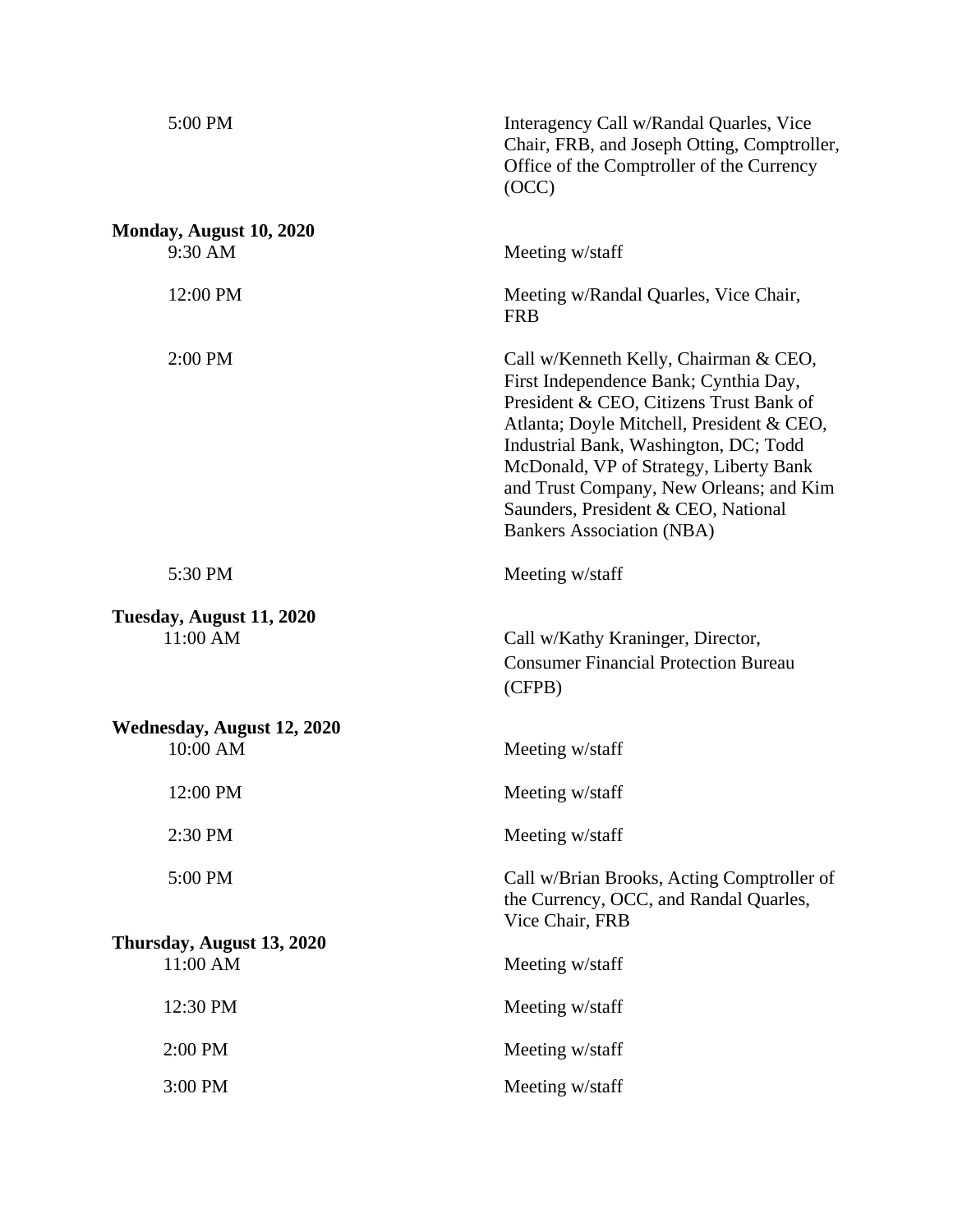| 5:00 PM                         | Meeting w/staff                                                                                                                                                          |
|---------------------------------|--------------------------------------------------------------------------------------------------------------------------------------------------------------------------|
| <b>Friday, August, 14, 2020</b> |                                                                                                                                                                          |
| 10:30 AM                        | Meeting w/staff                                                                                                                                                          |
| 1:30 PM                         | Meeting w/staff                                                                                                                                                          |
| 2:00 PM                         | Call w/Greg Braca, President & CEO,<br>TD Bank, NA                                                                                                                       |
| Monday, August 17, 2020         |                                                                                                                                                                          |
| 9:30 AM                         | Meeting w/staff                                                                                                                                                          |
| 11:00 AM                        | Meeting w/staff                                                                                                                                                          |
| 1:00 PM                         | Meeting w/staff                                                                                                                                                          |
| Tuesday, August 18, 2020        |                                                                                                                                                                          |
| 10:00 AM                        | Meeting w/staff                                                                                                                                                          |
| 11:30 AM                        | Call w/Brian Brooks, Acting Comptroller of<br>the Currency, OCC                                                                                                          |
| 3:00 PM                         | Call w/Rev. Everett Bell, Board Treasurer,<br>Dr. Charles Dorsey, Director, and<br>Mr. Stephen Sugarman, Senior Advisor &<br>Chief Counsel, National Diversity Coalition |
| 5:00 PM                         | Call w/Randal Quarles, Vice Chair, and<br>Joe Carapiet, Senior Attorney, FRB                                                                                             |
| Wednesday, August 19, 2020      |                                                                                                                                                                          |
| 10:00 AM                        | WebEx w/Kenneth Blanco, Director,<br>FinCEN                                                                                                                              |
| 11:30 AM                        | Meeting w/staff                                                                                                                                                          |
| 2:00 PM                         | Meeting w/staff                                                                                                                                                          |
| 4:30 PM                         | Call w/Gilbert Narvaez, Jr., President &<br>CEO, Falcon Bank                                                                                                             |
| 5:00 PM                         | Meeting w/staff                                                                                                                                                          |
| Thursday, August 20, 2020       |                                                                                                                                                                          |
| 2:00 PM                         | Meeting w/staff                                                                                                                                                          |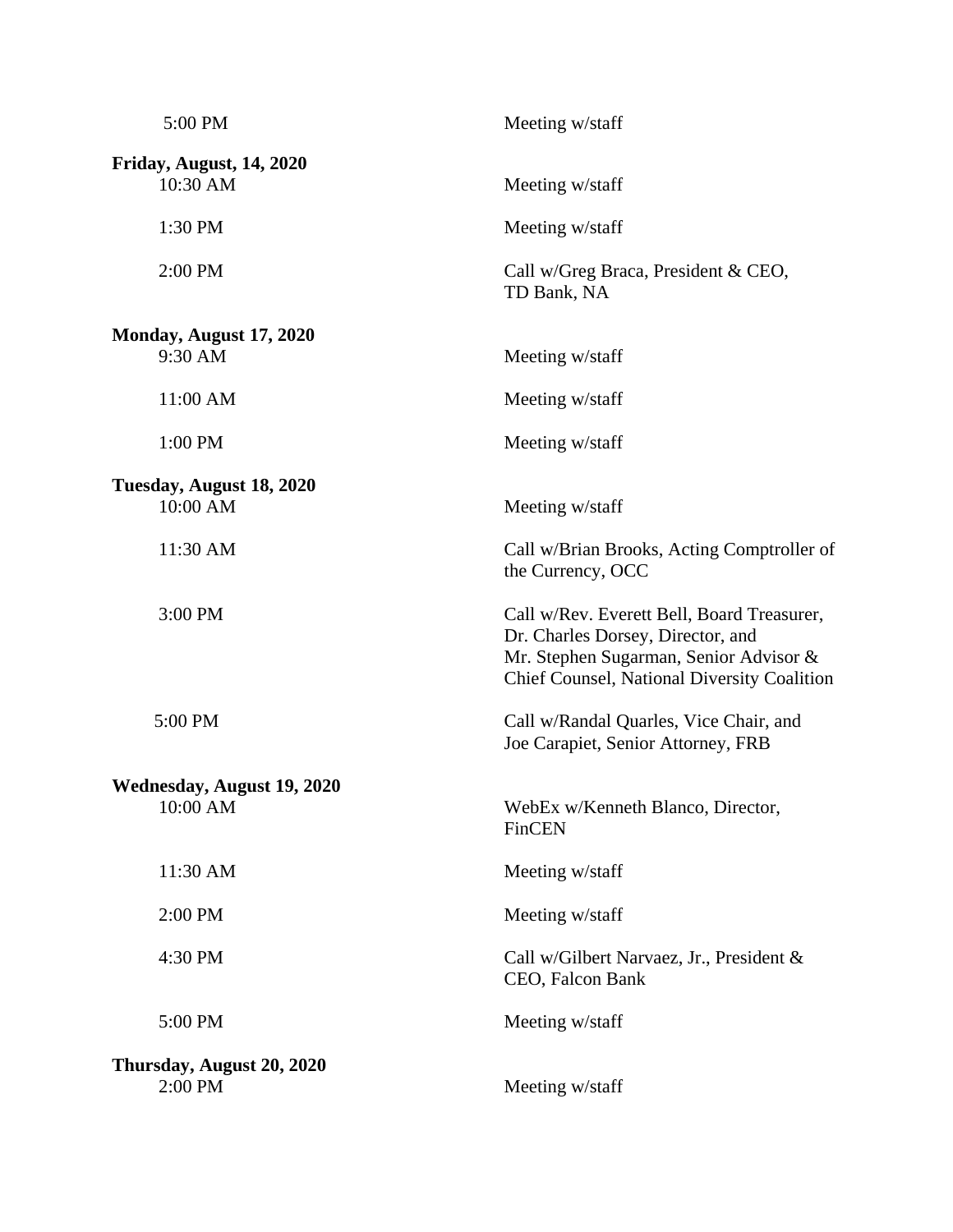| 3:30 PM                             | Call w/Alden McDonald, Jr., President &<br>CEO and Todd McDonald, VP of Strategy,<br>Liberty Bank and Trust Company |
|-------------------------------------|---------------------------------------------------------------------------------------------------------------------|
| 5:00 PM                             | Meeting w/staff                                                                                                     |
| Friday, August 21, 2020<br>11:00 AM | Call w/Jaime Dimon, Chairman & CEO, JP<br>Morgan Chase                                                              |
| 12:00 PM                            | Keynote Speaker on webinar w/The<br>University of Chicago Law School                                                |
| 1:30 PM                             | Call w/John Lewis, President & Chief<br>Operating Officer, The Harbor Bank of<br>Maryland                           |
| 3:15 PM                             | Meeting w/staff                                                                                                     |
| Monday, August 24, 2020             |                                                                                                                     |
| 9:30 AM                             | Meeting w/staff                                                                                                     |
| 11:00 AM                            | Meeting w/staff                                                                                                     |
| $2:00$ PM                           | Meeting w/staff                                                                                                     |
| 4:00 PM                             | FinCEN Interagency Principals Meeting                                                                               |
| 5:30 PM                             | Meeting w/staff                                                                                                     |
| Tuesday, August 25, 2020            |                                                                                                                     |
| 11:00 AM                            | Meeting w/staff                                                                                                     |
| 12:00 PM                            | Meeting w/staff                                                                                                     |
| 12:30 PM                            | Call w/Kim Saunders, President & CEO,<br><b>NBA</b>                                                                 |
| 2:00 PM                             | Call w/Martin Gruenberg, Director, FDIC                                                                             |
| 4:00 PM                             | Call w/Briget Polichene, Chief Executive<br>Officer, Institute of International Bankers                             |
| Wednesday, August 26, 2020          |                                                                                                                     |
| 11:00 AM                            | Keynote Speaker: University of Chicago and<br>American Financial Exchange Virtual Event                             |